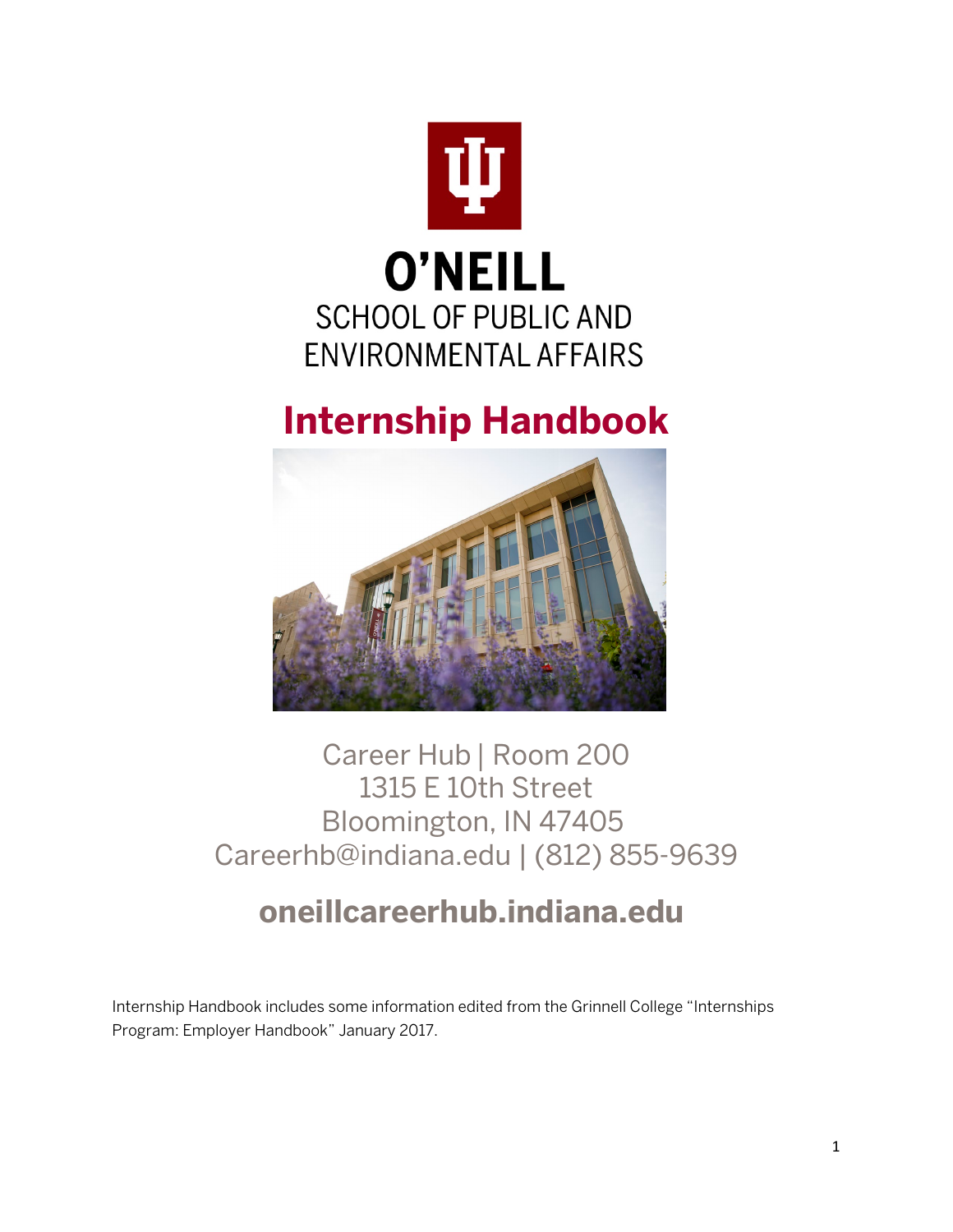# Student Introduction

The required V381/H466 course and internship are designed to support students in their pursuit to gain career-related experience as a part of their O'Neill School of Public and Environmental Affairs education. Students gain an understanding of how their academic preparation can be used in work force while also developing professional knowledge and skills. They gather information and perspectives that are helpful in making career choices and/or plans for professional education training. We encourage students to seek out internship opportunities that fit their academic background and developing career interests.

### Internships Student Benefits

- Develop your skills and knowledge
- Gain confidence in your abilities
- Expand your industry knowledge
- Obtain a competitive edge
- "Test Drive" a future career
- Network and develop professional references

This handbook includes information that outlines internship requirements including; roles and responsibilities of the Career Advancement and Professional Advancement program, intern, and internship supervisor. Please be sure to read through each section. Each student enrolled in the internship course will have a designated instructor on canvas. Student questions or concerns should be directed to their instructor. Other general resources can be found below.

### Student Resources

Career Education and Professional Advancement Phone: 812 – 855- 9639 [Careerhb@indiana.edu](mailto:Careerhb@indiana.edu)

O'Neill Undergraduate Academic Advising (812) 855-0635 [oneillug@indiana.edu](mailto:oneillug@indiana.edu)

Office of International Services Phone: 812-855-9086 [ois@iu.edu](mailto:ois@iu.edu)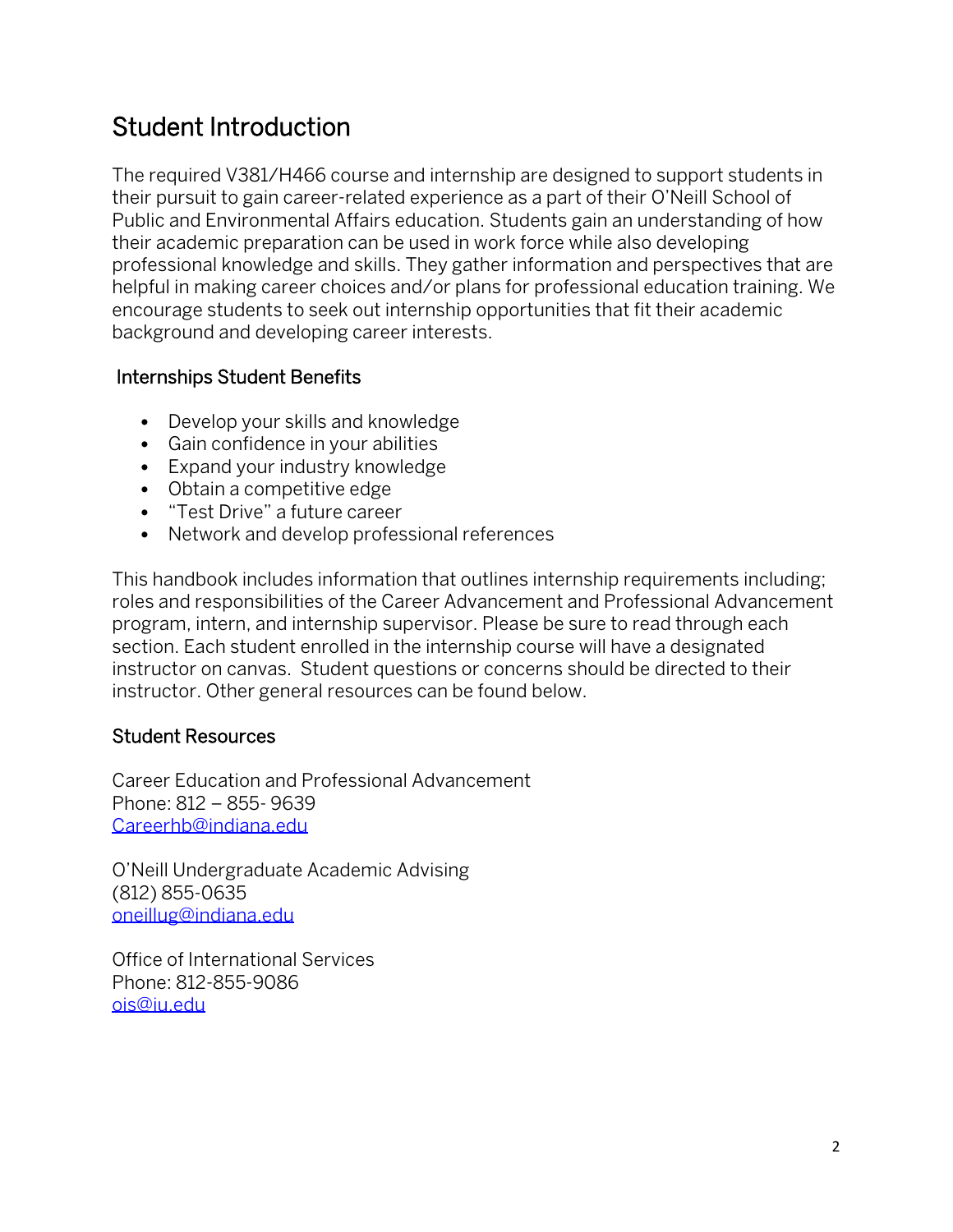### Supervisor Introduction

We want to thank you for hosting our student in this valuable professional learning experience. The O'Neill School of Public and Environmental Affairs is committed to developing the capacity of our students as capable learners, critical thinkers, and educated, contributing citizens. As part of this mission we require many of our students to complete an internship as part of their degree requirements. This handbook includes information that outlines internship requirements, roles and responsibilities of the Career Education and Professional Advancement program, intern, and internship supervisor.

In your facilitation of this opportunity, the university has certain expectations for the student's experience, but any arrangements are not meant to legally bind the university; this collaboration is not intended to create a joint venture, partnership, or any other legal relationship between the university and your organization. The students are not employees or agents of the university; they are volunteer learners responsible for the own actions and decisions. The university assumes no liability for the students and provides no insurance covering them or their activities. Further, the opportunity should be intended to provide them with a learning experience, and any expectation of a student should be consistent with their role as a learner.

The university prohibits discrimination based on arbitrary considerations of such characteristics as age, color, disability, ethnicity, sex, gender identity, marital status, national origin, race, religion, sexual orientation, or veteran status. For more information, please consult the Indiana University Non-Discrimination Policy: [https://www.iu.edu/nondiscrimination/index.html.](https://www.iu.edu/nondiscrimination/index.html)

We appreciate your participation in this opportunity and hope that both you and our students gain from the experience. We encourage open communication, and if you have any questions or concerns, please do not hesitate to reach out.

O'Neill School of Public and Environmental Affairs Career Education and Professional Advancement Phone: 812 – 855- 9639 [CareerHB@indiana.edu](mailto:CareerHB@indiana.edu)

If you are interested in recruiting O'Neill students as future interns, please direct your inquiries to our Employer Relations Team.

Miranda Redman Senior Assistant Director of Employer Relations [mdredman@indiana.edu](mailto:mdredman@indiana.edu) 812-855-7963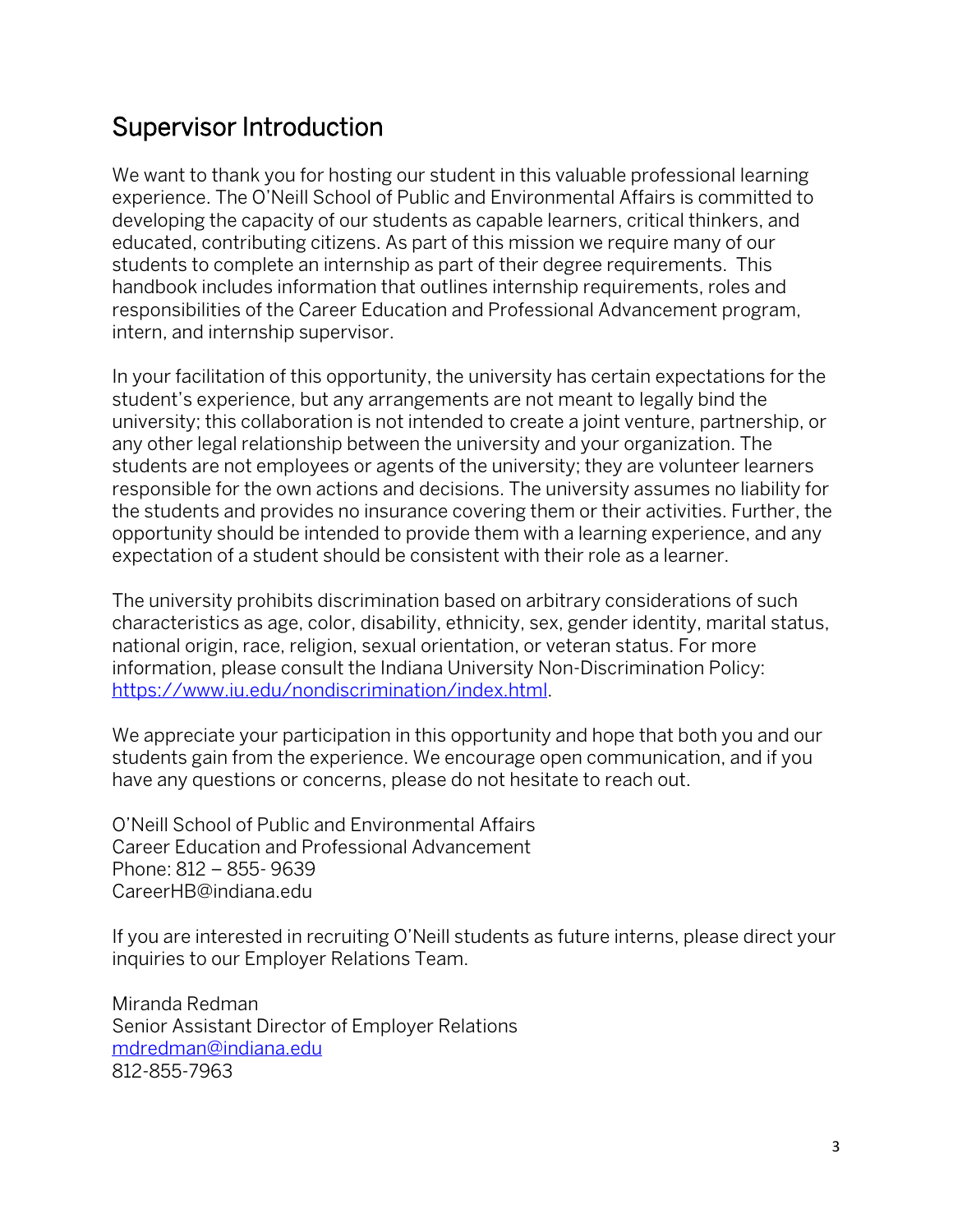# Criteria for an Approved Internship

When evaluating student internships for approval, the Career Education and Professional Advancement program utilizes the O'Neill School Internship Requirements *and* the National Association of Colleges and Employers (NACE) standards.

### Internship Definition:

An internship is a form of experiential learning that integrates knowledge and theory learned in the classroom with practical application and skills development in a professional setting. Internships give students the opportunity to gain valuable applied experience and make connections in professional fields they are considering for career paths; and give employers the opportunity to guide and evaluate talent (NACE Position Statement: U.S. Internships, July 2011).

### Internship Criteria:

To ensure that an experience—whether it is a traditional internship or one conducted remotely or virtually—is educational, and thus eligible to be considered a legitimate internship by the NACE definition, all the following criteria must be met:

- 1. The experience must be an extension of the classroom: a learning experience that provides for applying the knowledge gained in the classroom. It must not be simply to advance the operations of the employer or be the work that a regular employee would routinely perform
- 2. The skills or knowledge learned must be transferable to other employment settings
- 3. The experience has a defined beginning and end and a job description with desired qualifications
- 4. There are clearly defined learning objectives/goals related to the professional goals of the student's academic coursework
- 5. There is supervision by a professional with expertise and educational and/or professional background in the field of the experience
- 6. There is routine feedback by the experienced supervisor
- 7. There are resources, equipment, and facilities provided by the host employer that support learning objectives/goals

### O'Neill Internship Requirements:

### Academic Eligibility

- Admitted to the O'Neill School
- Be in Good Academic Standing
- Successful completion of the pre-requisite course V252/H267: Career Development and Planning (students may be concurrently enrolled in V252/H267 and their internship course if pre-approval has been arranged).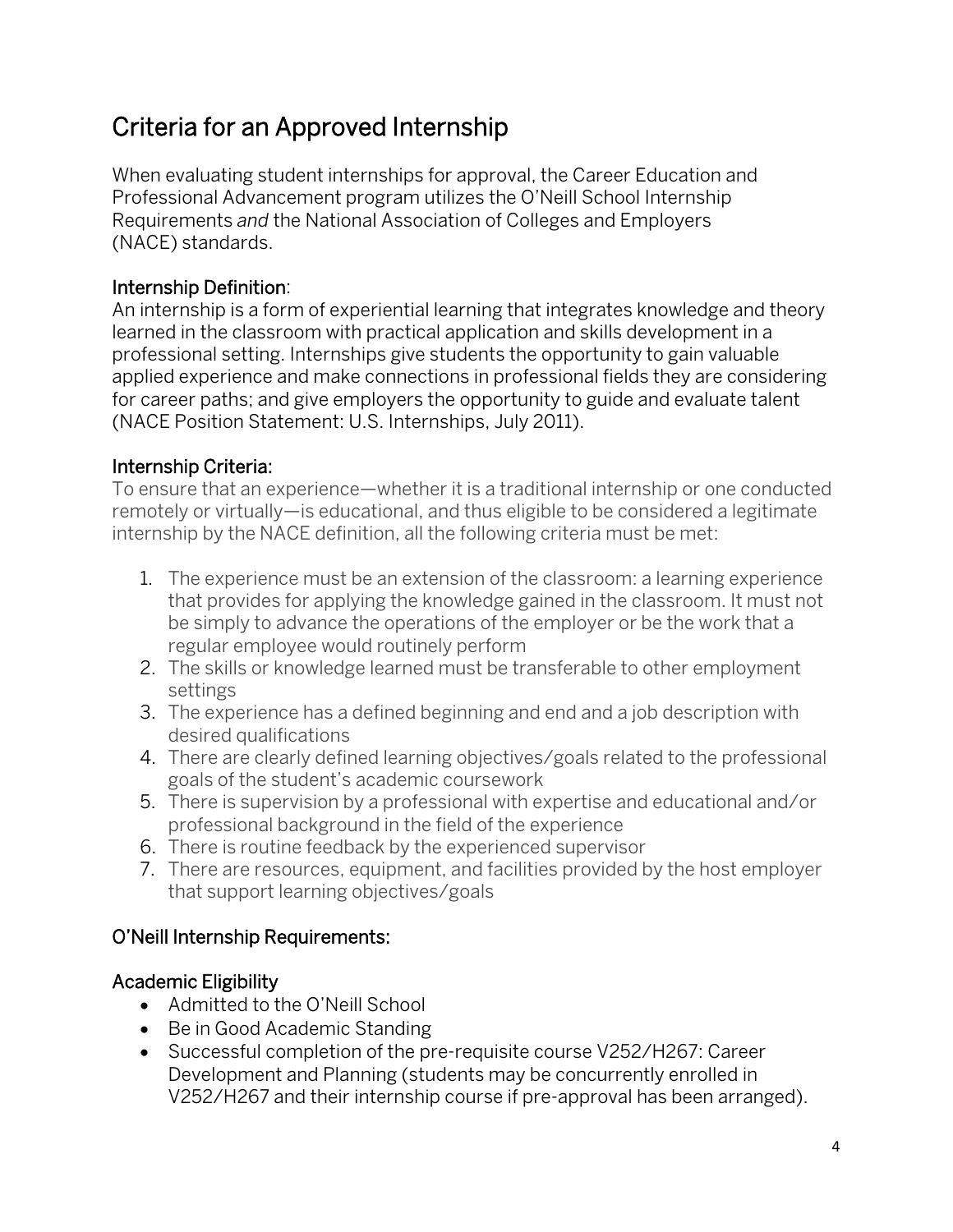### Internship Requirements

In addition to the academic eligibility above, the internship is required to meet the following requirements:

- Internship is at least 120 hours
- Internship is related to the student's academic studies
- Student confirms with internship supervisor that they will be able to complete a final evaluation form to be submitted to the Career Hub
- Internship is submitted for pre-approval through the Handshake site prior to semester deadline
- Student enrolls in V381/H466 on the academic term in which the internship occurs
- Student participates in canvas assignments and evaluation forms; see syllabus for details

### Disqualifying Internships

Internships will not be approved if the following situation exists:

- The student's supervisor is a relative or another student
- The student does not have a supervisor who is regularly available
- The student is an international student *and* is doing their internship in the U.S. *and* has not obtained the proper work authorization (CPT or Academic Training)
- The employer does not meet Indiana University or O'Neill standards for student recruitment
- The location is in a country or area considered to be unsafe by the U.S. Department of State

### Role and Responsibilities of the Career Education and Professional Advancement Program

The Career Education and Professional Advancement program, serves as a liaison with all those involved in the internship and is responsible for:

- Supporting the student and the organization before, during, and following the internship experience
- Mediating any conflicts that may arise between the organization and the intern
- Providing information to the intern and organization to clarify O'Neill policies and procedures
- Maintaining confidential information about the organization and intern
- Encouraging students to provide a productive contribution to the overall mission of the organization
- Ensuring that students successfully complete all O'Neill internship prerequisites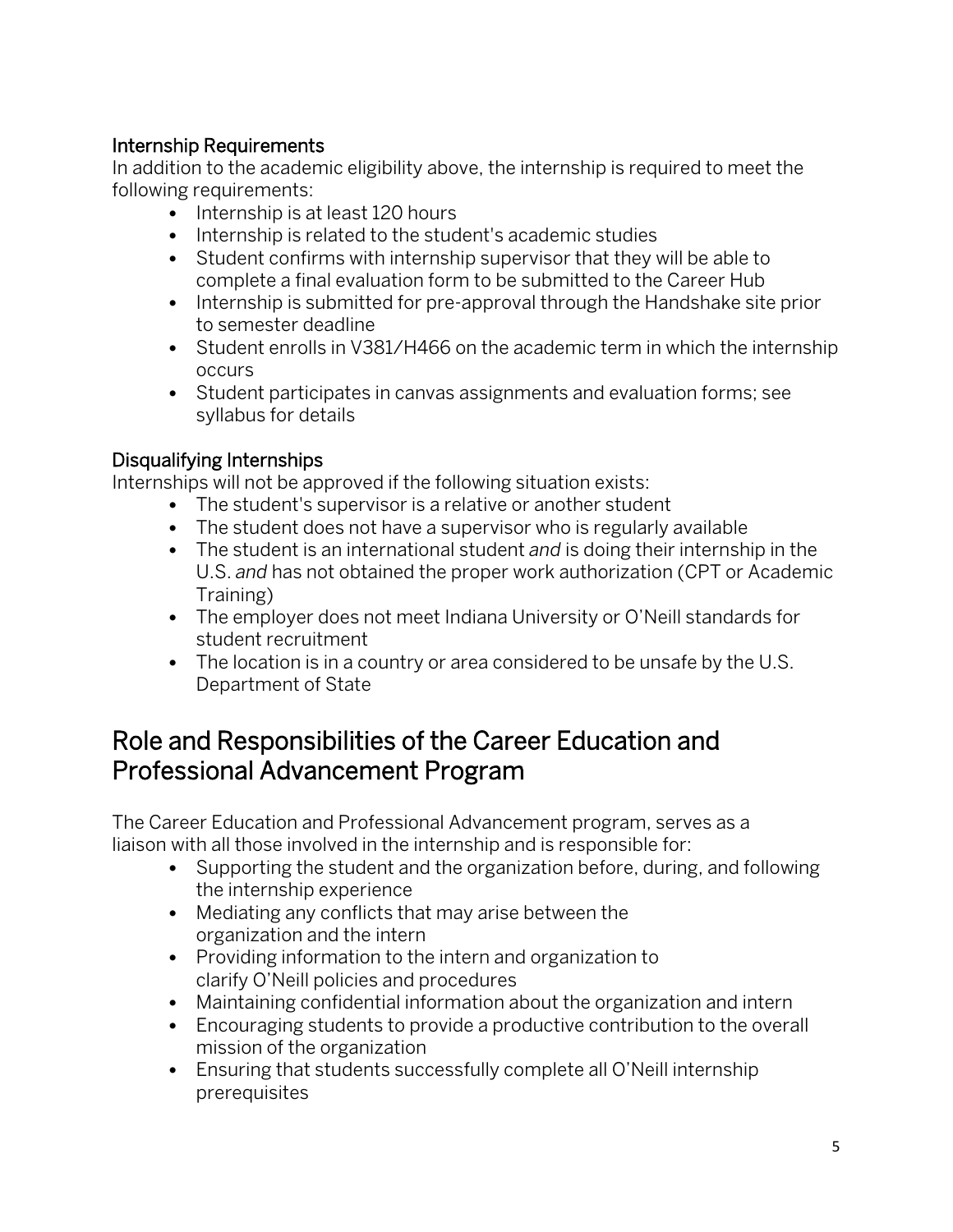- Designating an instructor to serve as an adviser to the student and liaison to the internship supervisor.
- Providing evaluations to the intern and the internship supervisor
- Establishing the expectation that the intern follow Indiana University Student Code of Conduct: <http://studentcode.iu.edu/> and the organization's employee policies and guidelines

### Academic Supervision

Students who secure an internship for academic credit will regularly communicate with their instructor through the online canvas portal. The canvas site provides a space for students to connect their internship experience with their own career development. By communicating regularly with students, instructors will initiate discussions and help students to analyze and synthesize the learning gained from their internship. Instructors will raise questions, challenge assumptions, and offer guidance. Students are expected to stay current with the Canvas site and communicate with their cohort and instructor regularly.

### Internship Site Communication

Instructors serve as the primary source of contact for the internship supervisor and will be identified in an introductory email. The Career Education and Professional Advancement Office can also be contacted at any time by phone (812-855-9639) or email (CareerHB@indiana.edu).

### Supervisor Evaluation

Instructors will provide the internship supervisor with a link to complete a final evaluation form. It is the student's responsibility to communicate that this evaluation is required for their final grade and ensure it is completed.

### Grading and Internship Completion

Student internships are graded pass/fail. An internship will be considered complete when the student has finished:

- Internship hours
- Canvas assignments
- Self-Evaluation
- Ensured their supervisor has completed the final evaluation.

# Role and Responsibilities of the Internship Supervisor

The organization serves as the host of the student's internship experience and is responsible for:

- Encouraging and supporting the professional learning and development of the student during the internship
- Designating a full-time employee to serve as internship supervisor with responsibilities to help orient the student to the organization and its culture; to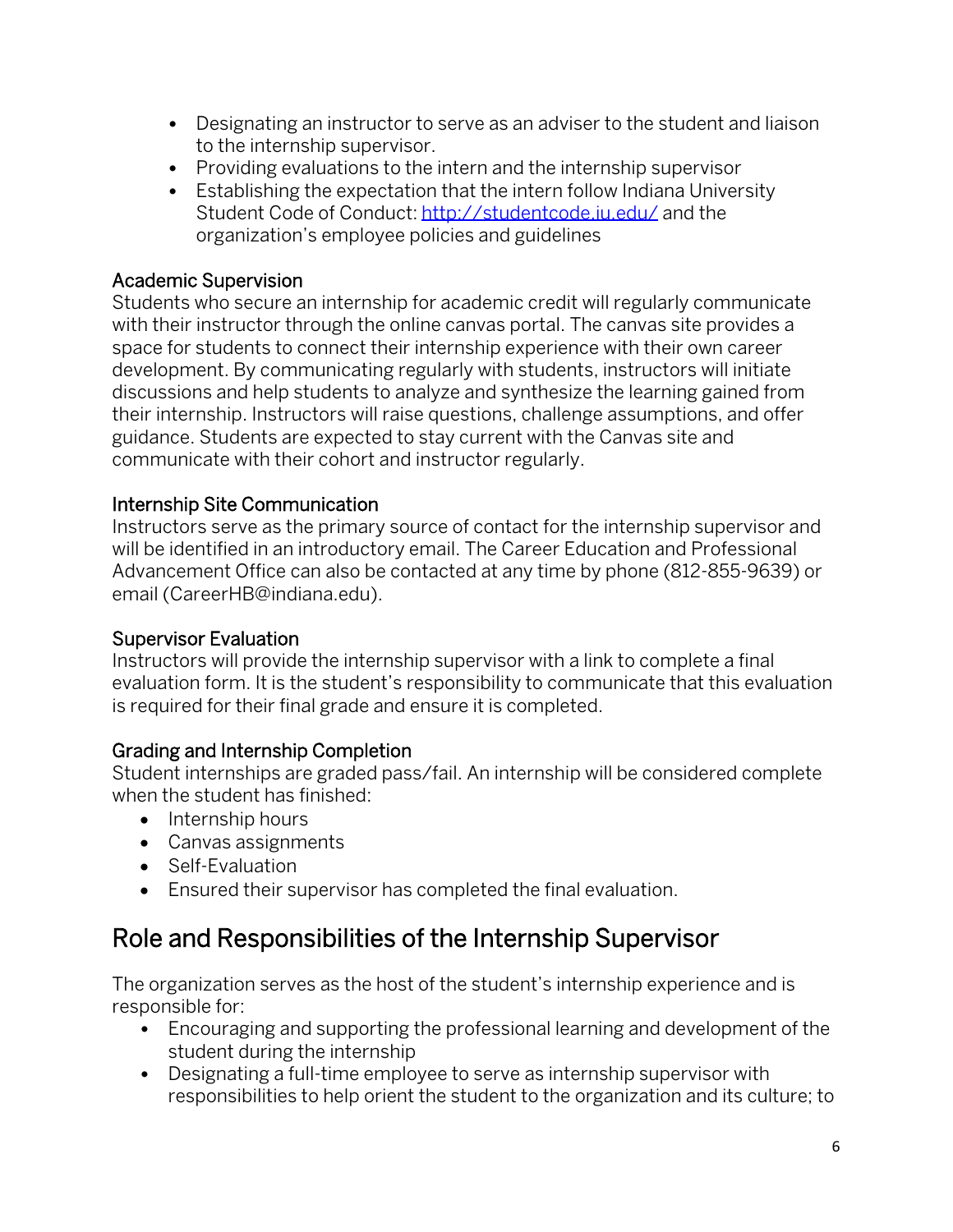assist in the development of learning objectives, to confer regularly with the student to monitor their progress

- Providing adequate supervision for the student and assigning duties that are career-related, progressive and challenging
- Making available equipment, supplies, and space necessary for the student to perform their duties
- Providing safe working facilities
- Not displacing regular workers with students secured through internship referral
- Completing a final evaluation of the student's performance and total internship hours completed
- Adhering to the Department [of Labor Guidelines](https://www.dol.gov/agencies/whd/fact-sheets/71-flsa-internships) for Internships
- Understanding the Harassment Policies and Procedure (included at the end of this document)
- Under exceptional circumstances that the organization may decide to terminate an intern, the supervisor should notify the intern and the O'Neill School in writing of the termination by emailing the instructor or [careerhb@indiana.edu](mailto:careerhb@indiana.edu)

We have learned from experience that internships are most satisfying for both interns and internship supervisors if the internship includes an orientation period, regular communication of expectations or goals, and consistent supervision. Listed below are some specific *suggestions* for internship supervisors that have been recommended by past interns and internship supervisors.

### **Orientation**

- Give the intern a tour of the office and introduce them to the people with whom they will be working. Share with the intern the job descriptions of co-workers and an organizational chart for the organization/agency if appropriate
- Explain the mission, goals, functions, services, and procedures of your organization/agency as well as your department and its relationship to the larger organization or profession and overall organizational culture
- Introduce the intern to brochures, manuals, reports, and/or journals pertinent to the organization/agency and to the field
- Clarify what is expected of the intern with respect to deadlines, dress, quality of work, degree of independence, and confidentiality of certain information
- Discuss with the intern the specific duties and projects on which they will be working and explain how these projects fit into the larger picture and goals of your organization/agency.

### Best Practices

• Since the first two weeks are the most critical for supervision, spend time each workday answering questions and introducing the intern to the office and to their work.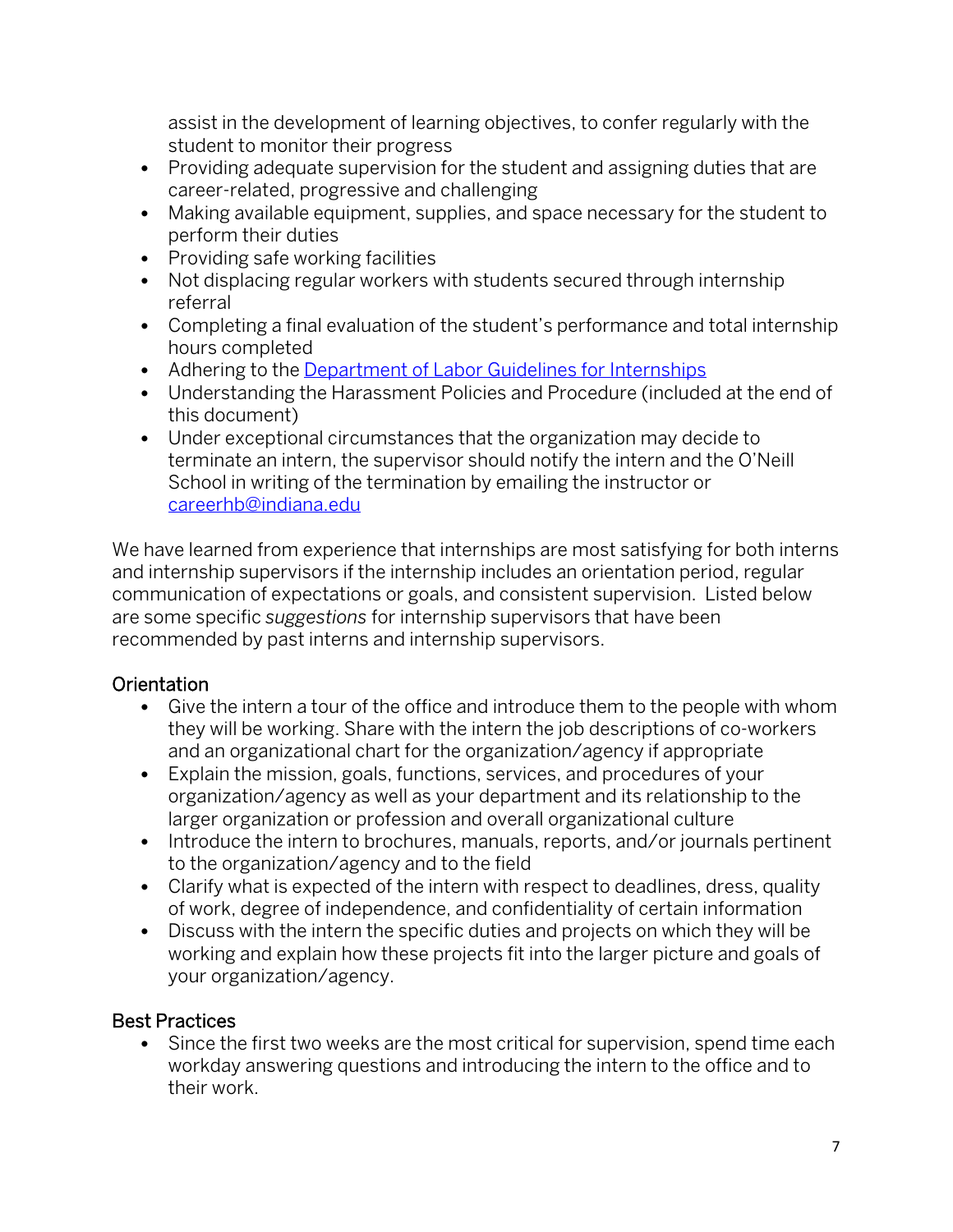- After the second or third week of the internship, discuss with the intern the projects that have been outlined for them. After a few weeks of working, both you and the intern will have a better idea of whether the projects are feasible, match the skills and abilities of the intern, and encompass enough work. Take the time at that point to redesign or make any necessary changes to make this internship meaningful for the student and for your organization/agency
- Give the intern an opportunity to attend staff, committee, public or legislative meetings
- Explain to the intern how you make decisions—what the alternatives are and how you arrive at conclusions
- Throughout the internship, meet regularly with the intern to report or evaluate their work, to discuss any new questions, explain how the intern's work is contributing to the organization, discuss areas needing growth and development, and to get a sense of what kind of work lies ahead. These meetings are an opportunity to consultant, counsel, and reinforce positive attitudes and performance
- Encourage and support the learning aspect of the internship
- Provide adequate supervision and assign duties that are career-related, progressive and challenging
- Make available equipment, supplies, and space necessary for the intern to perform their duties

# Role and Responsibilities of the Student Intern

The O'Neill School's expectation is that our students will become well acquainted with and actively participate in the internship setting. The student is responsible for:

- Contacting their instructor with any questions or concerns
- Adhering to the Indiana University Student Code of Conduct: <http://studentcode.iu.edu/>
- Following the organization's employment policies, practices, procedures, dress code, and/or standards of conduct. To avoid any misunderstanding, we recommend that interns obtain clarification regarding such matters from the employer when beginning their assignment
- Maintaining confidentiality regarding information accessed on any patients, clients, members, customers, employees, and products or services associated with the internship site
- Keeping their instructor apprised, at all times, of their current email address, physical address and telephone number
- Limiting permissible work absences to include only illness or other special circumstances
- Informing their instructor of any termination of internship arrangement
- Understanding the Harassment Policy and Procedures (Page 12)
- Confirming that a supervisor will complete a final evaluation form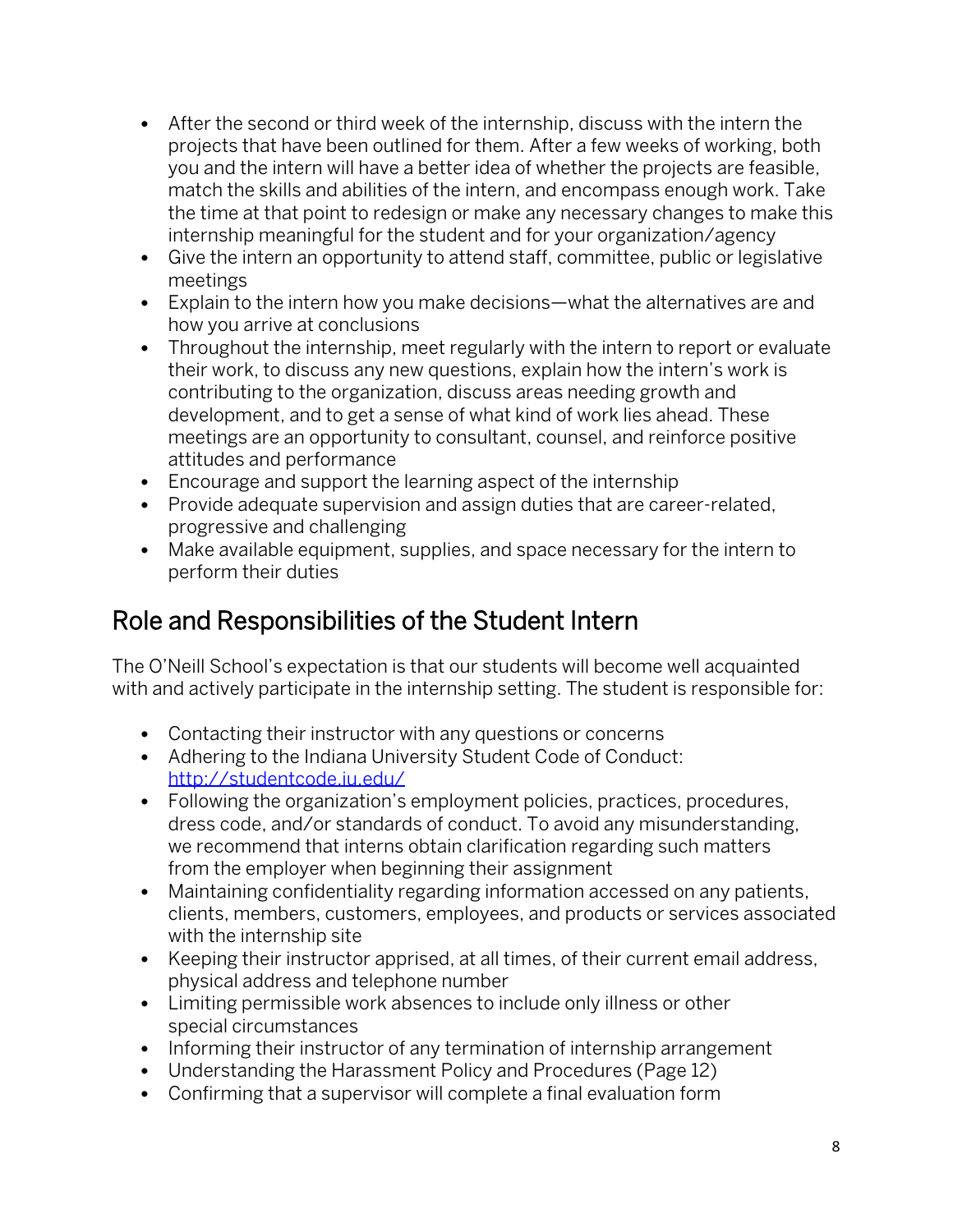• Actively participating in Canvas assignments according to the syllabus

### Role of the Intern

- Come to work every day with a positive attitude
- Create a vision and set goals for your internship; and reflect daily on your progress
- Be professional in all communication
- Be a team player: know your role, step up to the challenge, and leverage strengths rather than focusing on weaknesses
- Always ask for clarification: Supervisors would rather you ask questions than turn in a product that does not meet their expectations
- Hold yourself accountable: Internships are a great opportunity to learn selfmanagement and learning how to cultivate your most productive self
- Offer your perspective and expertise: While you are there to learn, your supervisor values fresh ideas and perspectives (especially if they need help solving a problem!)
- Take initiative! Look for more work, opportunities, and experiences. Your internship will go fast- do not wait for people to come to you
- Take feedback as developmental: You are in a learning environment; you will not be the best at everything all the time. See feedback as an opportunity to refine your skills
- Be resilient and have GRIT! Supervisors value employees who can be flexible and bounce back from adversity and change

## Harassment Guidelines and Procedures

The O'Neill School is committed to engaging students in professional and safe working/learning environments. In accordance, O'Neill will not tolerate any form of harassment, intimidation or discrimination on the basis of gender, race (and related physical characteristics), age, national and ethnic origin, religion, creed, sexual orientation, marital status and/or disability. This applies to internship supervisors and co-workers toward a student, as well as students toward their internship supervisors and co-workers. If a student has questions about what constitutes harassment, they can contact The O'Neill School or their instructor.

### Organizational Misconduct

The O'Neill School encourages students to inform themselves of the organization's sexual harassment policy. Beyond this, we ask students to report any incident as soon as possible, allowing both the O'Neill School and the organization the opportunity to promptly intervene. When a student intern contacts O'Neill and reports any form of harassment that the student may be experiencing at an